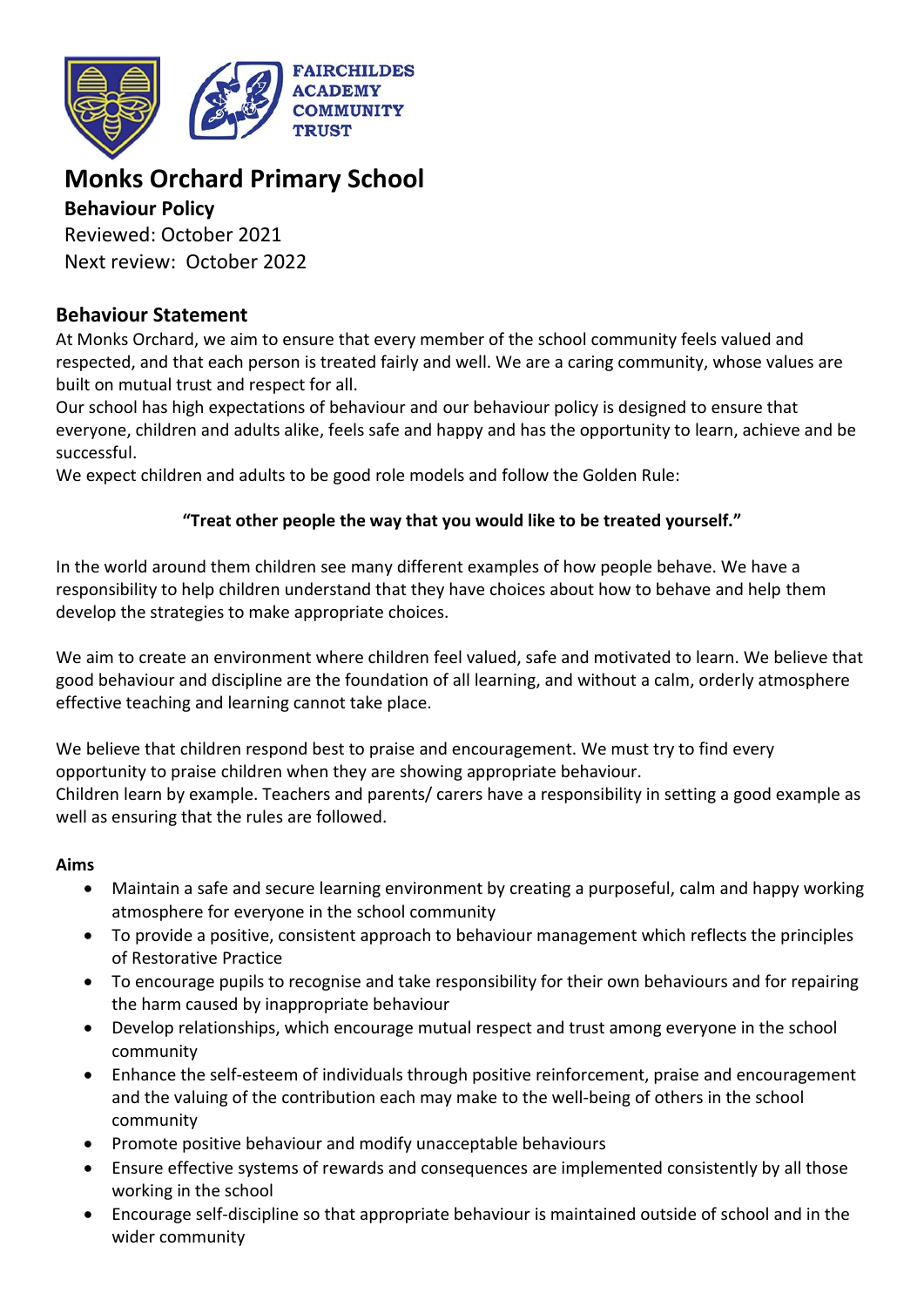#### **Values**

Our School Values are:

'ACE the three Rs'

- **A**spire
- **C**ollaborate
- **E**mpathise
- **R**espect
- **R**eflect
- **R**esilient

# **Rights and Responsibilities**

At Monks Orchard Primary School everybody has the right:

- To feel safe, happy and secure in school at all times
- To be able to learn and play without threat or disruption from others
- To be treated with respect
- To know that bullying is unacceptable and will be dealt with
- To be listened to and treated fairly and sensitively
- To have our own beliefs and opinions and to be able to share them freely

Our responsibilities are positive actions that all members of the school community uphold. At Monks Orchard Primary School we are all responsible for:

- Doing our best at all times
- Helping ourselves and others to learn
- Being good listeners
- Being polite and respectful to everyone
- Looking after everything and everyone

At Monks Orchard we ensure that pupils understand these rights and responsibilities and we continually reinforce them through both our teaching and management of behaviour.

It is the responsibility of everyone at Monks Orchard to ensure that our rights are upheld in every classroom and around the school. Children and adults should behave appropriately and follow whole school and classroom rules at all times.

# *Children must never be humiliated by adults in the school community and should always be reassured that in rejecting aspects of their behaviour, we are not rejecting them as individuals.*

# **Positive Management of Behaviour**

#### **Encouraging a positive ethos**

We encourage a positive ethos for teaching and learning by using the following strategies:

- well planned and prepared lessons which engage end excite children
- effectively targeted and differentiated activities
- activities to develop self-esteem
- setting boundaries and rules through a shared understanding
- adult modelling of expected behaviour
- positive feedback, praise and rewards
- circle time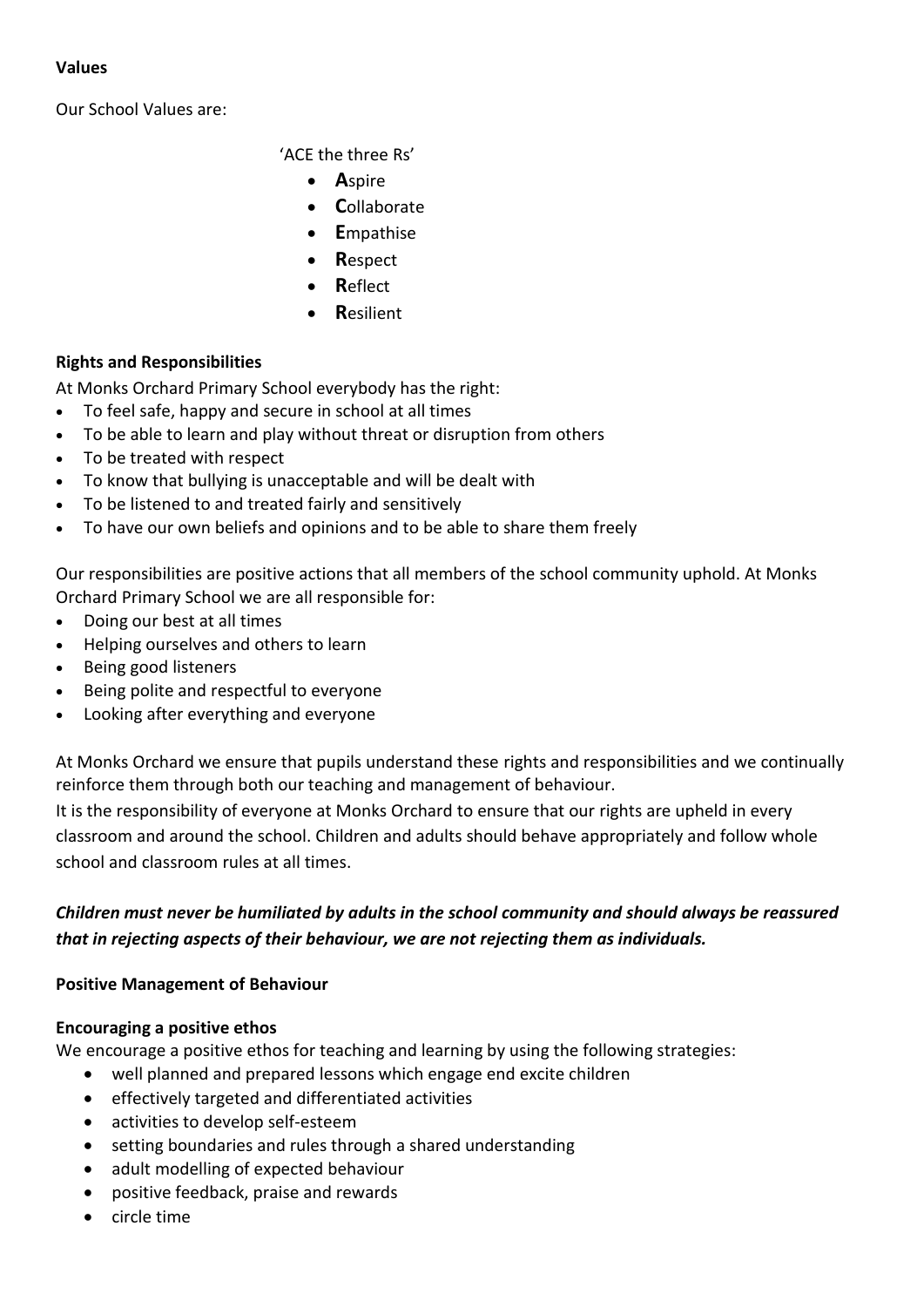- inclusive, attractive and stimulating displays
- welcoming and facilitating regular communication with parents/carers
- celebrations
- outings to support the curriculum

#### **Positive strategies to reward behaviour**

We use rewards in order to:

- encourage appropriate behaviour
- place emphasis on and reinforce positive achievements
- raise self-esteem
- reinforce and teach desired behaviour
- acknowledge that staff notice and value pupil efforts
- encourage responsibility
- send positive messages to parents/carers

Our aim is to 'catch pupils being good' as frequently as possible and to praise/reward them accordingly. All positive feedback must be personal, specific, genuine and appropriate.

Examples of behaviour that we reward may include:

- following instructions
- completing tasks
- quality of work
- making an effort
- positive attitude
- lining up
- kindness
- caring
- punctuality
- valuing others
- **listening**
- playing cooperatively
- staying on task
- finishing work
- concentrating
- responsible behaviour
- sensible behaviour
- making appropriate choices
- honesty
- thoughtfulness, etc.

#### **Positive redirection strategies for disruptive behaviour**

In order to maintain a positive ethos and provide opportunities for pupils to make correct choices about their behaviour we use a number of positive redirection strategies to provide the least intrusive, nonconfrontational approach to the management of behaviour where possible.

Examples of such strategies are:

- The 'three part look'
- Giving a choice, eg. 'If you continue to slow your work down with talking you will miss five minutes of your play.'
- 'Moving in' on pupils, ie. move closer to a pupil
- Proximity praise, ie. giving specific praise to a pupil, near the disruptive pupil, doing what you would like the disruptive pupil to do
- Using the 'When…then' direction, eg. 'When I put my hands in the air then I expect you to stop talking'
- pause direction, ie. 'Raju, (pause)… put your pen down and go and get your reading book, please.' encourages listening and models polite behaviour
- **Tactical** ignoring
- Partial agreement, eg 'I realise that you think I am blaming you rather than Ekom, but I'd like you to get on with your science'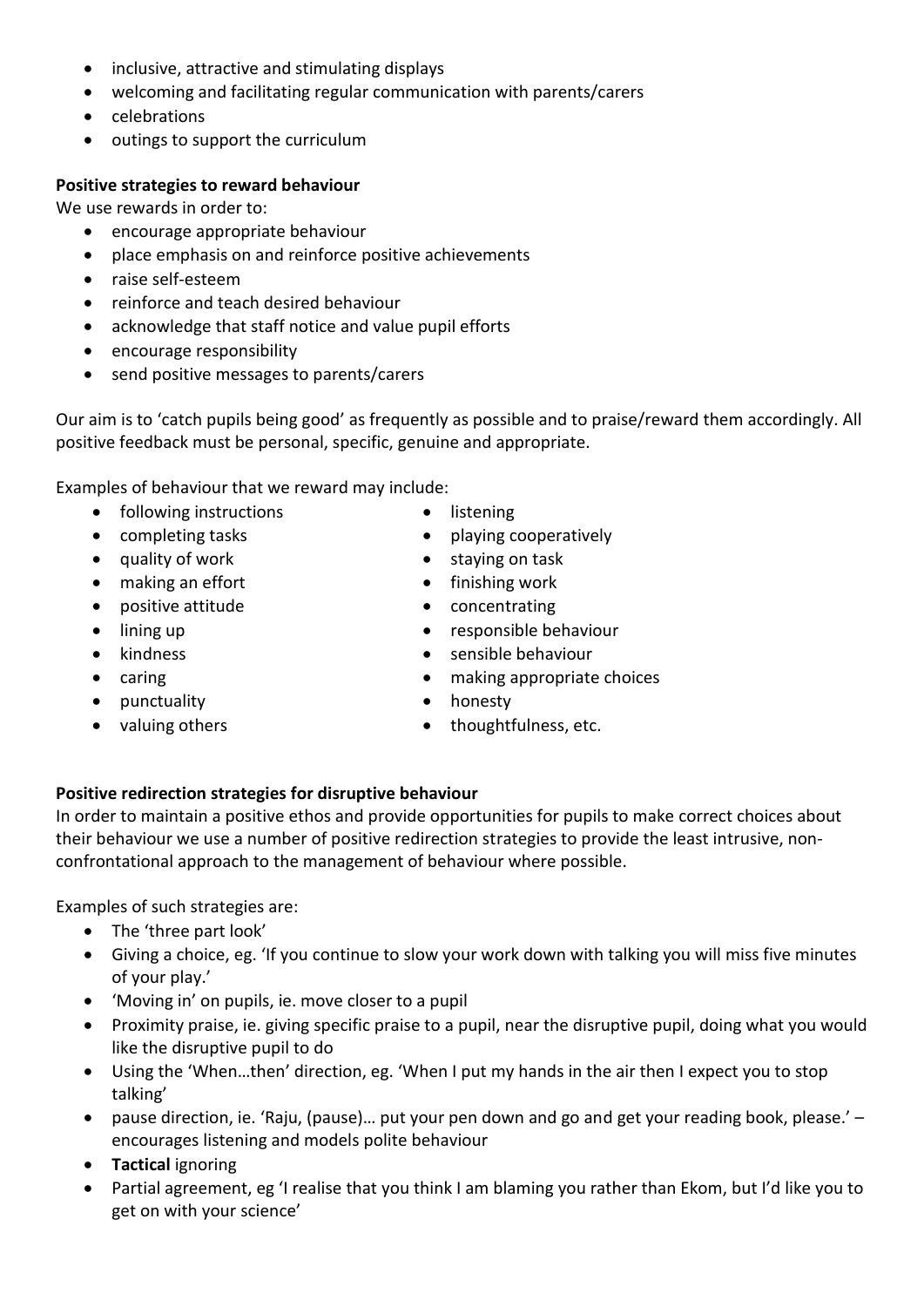#### **Helpful tips**

- Always provide well planned and prepared lessons, that engage pupils, are targeted appropriately and differentiated effectively.
- Always have resources ready for teaching before the pupils arrive.
- Always make sure that pupils are supervised.
- Arrange the classroom so that all pupils can see resources/IWB clearly and you can see all pupils at once.
- Pupils only leave the classroom with permission and never on their own.
- Always move around the school on the left in a single file. Teacher to lead the line, monitor constantly and stop frequently to praise/remind children of expectations.

#### **Stay on Green**

We have chosen to use an adapted form of the "Stay on Green" system of whole class behaviour management at Monks Orchard.

This system provides a consistent, least intrusive approach to behaviour management based on the principles of Restorative Practice. It provides both a whole class and individual reward system and allows the teaching of specific behaviours and routines. *(See separate document for details.)*

#### **Addressing unacceptable behaviour**

We expect all members of the school community to take responsibility for their behaviour. When unacceptable behaviour occurs all adults who work at Monks Orchard Primary School have a responsibility to address this behaviour with the pupil/s.

We separate the behaviour from the pupil and do not approach the addressing of challenging behaviour in an aggressive, confrontational or punitive manner.

The difference between the primary and secondary behaviours is acknowledged, with the primary behaviour usually being the main focus for intervention.

Secondary behaviours are usually followed up in discussion after the incident and are continually addressed within the daily management of behaviours.

A consequence is implemented if necessary. After an incident of behaviour requiring a consequence, time is taken to discuss alternative strategies with the pupil/s and agree a resolution, if necessary. Discussion time with pupils must happen as soon as possible after the event, though calming down time may be necessary. Catch the child being good and praise them as soon as possible after a consequence has been delivered.

Whilst the school aims for a consistent approach in delivering consequences, the intention, context and severity of the incident will be taken into account when deciding appropriate consequences.

#### **SLT Involvement**

Serious incidents (physical abuse, bullying, extreme verbal abuse, etc.) or refusal to comply with the stages in "Stay on Green" may require assistance from a SLT member (initially the Phase Leader if available). When sending for a SLT member the pupil must not be sent. Two trusted pupils should be sent to the main office where the office staff will contact the appropriate SLT member. The SLT member will come to the classroom and decide what action will be taken.

#### **Class Behaviour File**

All classes have a class behaviour file, maintained by the class teacher, where records of unacceptable behaviour, Individual Behaviour Plans and other appropriate documentation must be kept. It is vital that all evidence of children's unacceptable behaviour is **kept by the class teacher** in order to support decisions to impose more serious sanctions. Class behaviour files are monitored regularly by the Phase Leaders. Any issues arising will be discussed with class teachers and parents/carers where necessary. *(Forms, incident and tracking sheets, etc. are included in the appendix.)*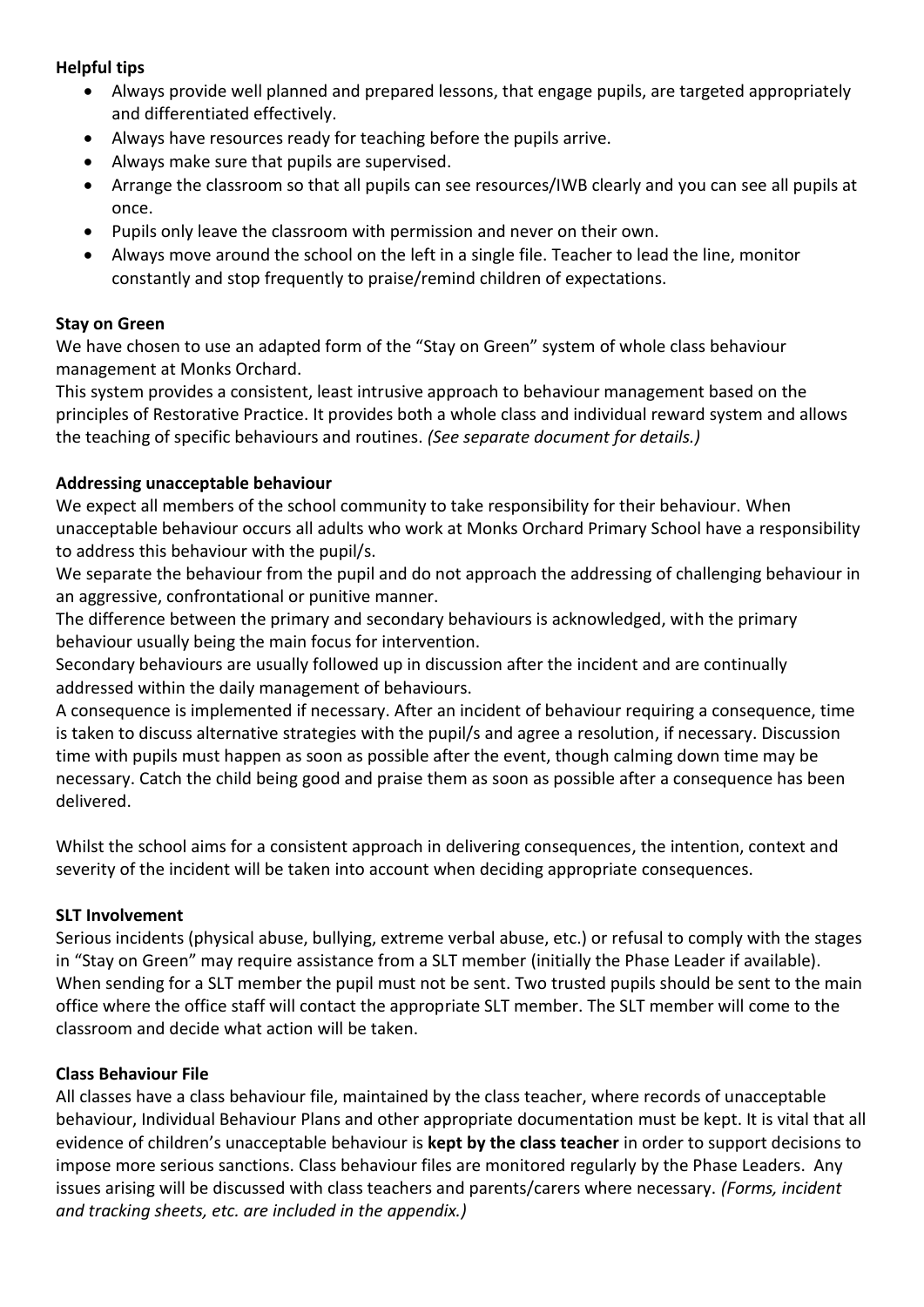#### **Contacting parents/carers**

Contact with parents to discuss inappropriate behaviour should be managed by the class teacher and an accurate record of the contact must be made, with copies given to the parent and placed in the class behaviour file.

## **Fixed-Term and Permanent Exclusions**

Serious incidents including persistent breaches of the school's behaviour policy, violence, verbal abuse or behaviour threatening the health and safety of others or damage to property may result in a fixed term exclusion. Only the Headteacher (Deputy Headteacher in the Headteacher's absence) or Executive Headteacher may impose an exclusion.

We do not wish to exclude any child from school, but sometimes this may be necessary. The school has therefore adopted the guidance, "Exclusion from maintained schools, academies and pupil referral units in England. Statutory guidance for those with legal responsibilities in relation to exclusion." DFE, September 2017.

[https://assets.publishing.service.gov.uk/government/uploads/system/uploads/attachment\\_data/file/9214](https://assets.publishing.service.gov.uk/government/uploads/system/uploads/attachment_data/file/921405/20170831_Exclusion_Stat_guidance_Web_version.pdf) 05/20170831 Exclusion Stat guidance Web version.pdf

We refer to this guidance in any decision to exclude a child from school.

In severe cases, if fixed term exclusions do not help the pupil, a permanent exclusion may be enforced.

The Headteacher, or delegated SLT member, will inform the Local Authority and the Executive Headteacher about any permanent exclusion, and about any fixed-term exclusions beyond five days in any one term.

On return from a fixed term exclusion, pupils must be brought to school by their parent/carer who will meet with the Headteacher, or delegated SLT member in order to discuss the incident and expectations for future behaviour.

The Academy Committee has a duty to consider parents' representations about an exclusion. The Academy Committee *must* consider the reinstatement of an excluded pupil within 15 school days of receiving notice of the exclusion if:

- the exclusion is permanent;
- it is a fixed period exclusion which would bring the pupil's total number of school days of exclusion to more than 15 in a term; or
- it would result in a pupil missing a public examination or national curriculum test.

If a pupil is excluded for more than 5 but fewer than 15 days within a school term, the governing body must consider parents' representations within 50 school days of receiving notice of the exclusion. However, if the parents do not make representations, the Academy Committee is not required to meet and may not direct reinstatement.

If a pupil is excluded for fewer than 5 days within a school term, the Academy Committee must consider any representations from parents but it cannot direct reinstatement and is not required to arrange a meeting with parents.

The Academy Committee will convene a Discipline Committee when it is required to consider the reinstatement of an excluded pupil or representations from parents. The Discipline Committee will consist of a minimum of three and a maximum of 5 governors, none of whom will have had previous involvement with the pupil or his/her family.

# **Pupils with Special Educational Needs or Disability**

The AHT, Inclusion Manager is the key person for vulnerable children and is available to staff and parents for support when dealing with discipline. In line with the Equality Act 2010 with regards to Special Educational Needs and Disabilities, reasonable adjustments are made in the application of the school Behaviour Policy for pupils with disabilities or special educational needs, especially where children are